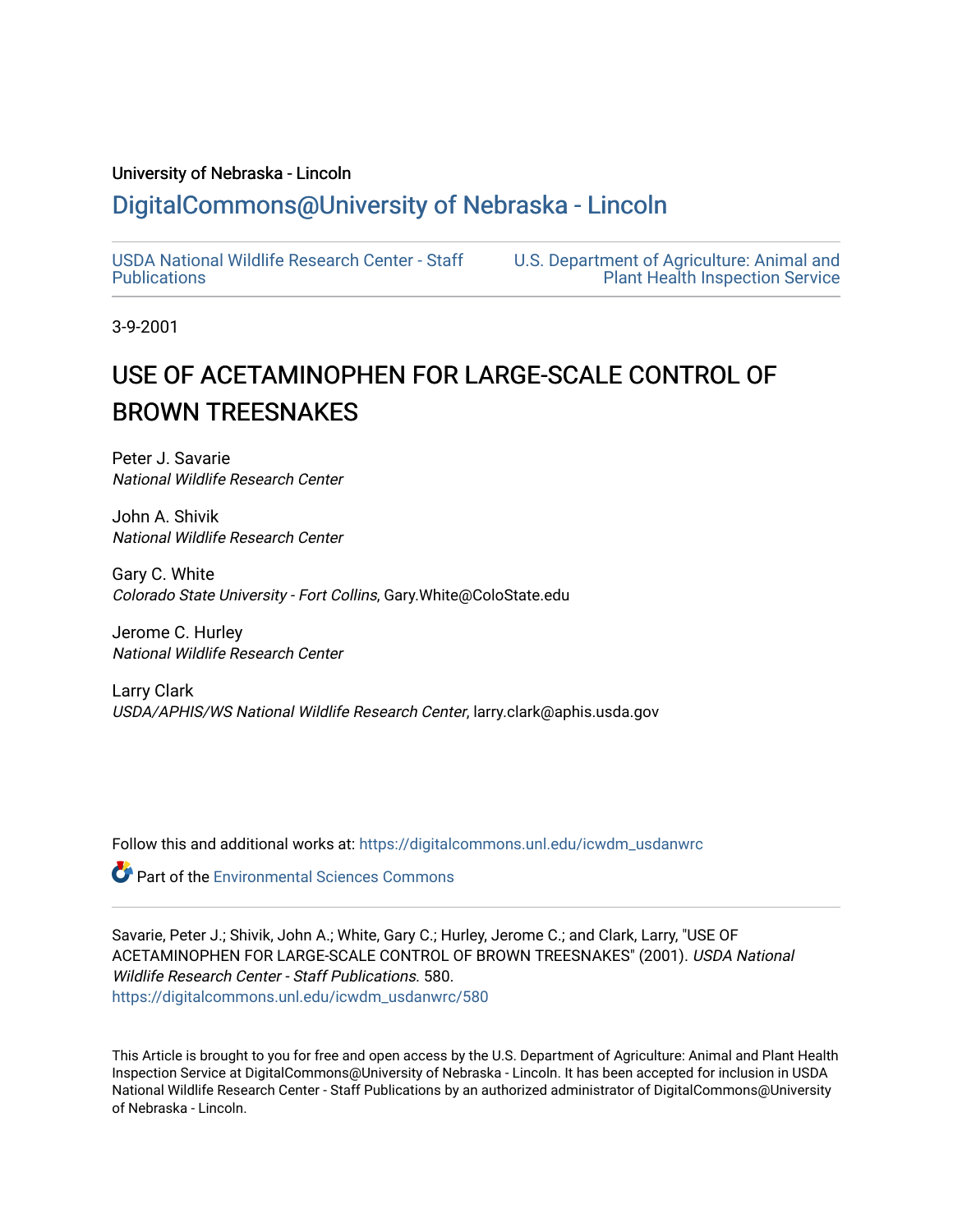## **USE OF ACETAMINOPHEN FOR LARGE-SCALE CONTROL OF BROWN TREESNAKES**

PETER J. SAVARIE, National Wildlife Research Center, 4101 LaPorte Avenue, Fort Collins, CO 80521, USA JOHN A. SHIVIK,' National Wildlife Research Center, 4101 LaPorte Avenue, Fort Collins, CO 80521, USA GARY C. WHITE, Department of Fishery and Wildlife Biology, Colorado State University, Fort Collins, CO 80523, USA JEROME C. HURLEY, National Wildlife Research Center, 4101 LaPorte Avenue, Fort Collins, CO 80521, USA LARRY CLARK, National Wildlife Research Center, 4101 LaPorte Avenue, Fort Collins, CO 80521, USA

*Abstract:* Because the brown treesnake *(Boiga irregularis)* has virtually extirpated the avifauna on Guam and is a threat to other Pacific islands, the development of alternative and efficient control methods is required. Therefore, we performed a large-scale field experiment to determine whether the acetaminophen baits we developed could be used to reduce population levels of brown treesnakes on Guam. Toxic baits were made by inserting **80** mg of acetaminophen into dead neonatal mice, and these mouse baits were used to treat plots. Reference plots were baited with unadulterated baits. We used mark-recapture methods to estimate snake abundance on plots before treatment, monitored bait-take rates on treated plots for **30** days, and used mark-recapture to estimate snake populations post-treatment. Bait-take rates were reduced on treated plots by **83%** relative to reference plots after 14 days, when they reached an asymptote. Using a robust design model in program MARK, snakes on reference plots had higher apparent survival rates ( $\bar{x} = 0.3505$ ) than those on treated plots ( $\bar{x} = 0.0072$ ) for the duration of the study, but estimates were influenced by snake movement between plots. When we accounted for movement using a multistrata model, survival on treated plots was estimated **as** zero. High mobility of brown treesnakes presents difficulty for complete removal of snakes from large areas, but we conclude that acetaminophen baits may provide an effective and selective management tool for quickly and efficiently reducing populations of brown treesnakes on Guam.

#### JOURNAL OF WILDLIFE MANAGEMENT 65(2):356-365

*Key words:* acetaminophen, *Boiga irregularis,* brown treesnake, Guam, invasive species, multi-strata model, Program MARK, robust design model.

arboreal, rear-fanged colubrid native to parts of agement tools used in the containment program Australia, Indonesia, New Guinea, and the include traps containing live mouse lures, hand Solomon Islands (Savidge 1987, Greene 1989). capture, and detector dog teams (Engeman et al. After being introduced to Guam in the late 1940s 1998a, *b;* Linnell et al. 1998; Rodda et al. 19993), but or early 1950s as a stowaway in cargo (Savidge 1987, other methods such as barriers and fumigants have McCoid 1991, Rodda et al. 1992), the snake pop- also been investigated (U.S. Department of Agricululation irrupted. Densities may occasionally reach ture 1996, U.S. Department of the Interior 1999). 50-100 snakes/ha (Rodda et al. 1992). The snake Traps are the most intensively used managehas caused the decline and extinction of avifauna ment tool, and up to 1,500 traps are regularly and herpetofauna (Savidge 1987, Rodda and Fritts maintained (D. S. Vice, Wildlife Services, Guam, 1992), numerous power outages (Fritts et al. 1987), personal communication) ; however, maintenance the loss of domestic animals (Fritts and McCoid of live mice as attractants in traps is labor-inten-1991), and it is a threat to human health and safe- sive and expensive. Also, the lure, physical nature **ty** (Fritts et al. 1994). Because it is likely to be of current traps, and various environmental factors transported elsewhere (McCoid et al. 1994, Fritts may cause biases in the number and size of snakes et al. 1999), it is an invasive species of primary con- captured, possibly causing some snakes to be cern (Jaffe 1997; Rodda et al. 1997, 1999a). missed during trapping operations (Rodda et al.

Defense, the U.S. Department of Agriculture's Wild-<br>1999a; Shivik et al. 2000a, b). Despite any shortlife Services has implemented a containment pro- comings associated with the use of detector dogs, gram in areas, such as cargo and military facilities, traps, hand capture, and barriers (Rodda et al. where snakes have a high likelihood of being trans- 1998), these are currently the only practical tech-

The brown treesnake is a nocturnal, primarily ported from Guam to other ports. Currently, man-

With funds provided by the U.S. Department of 1999a, *e,* Rodda and Fritts 1992; Shivik and Clark niques available to operational personnel. It is therefore important to continue to identify and <sup>1</sup> E-mail: John.Shivik@usda.gov develop new and improved control techniques.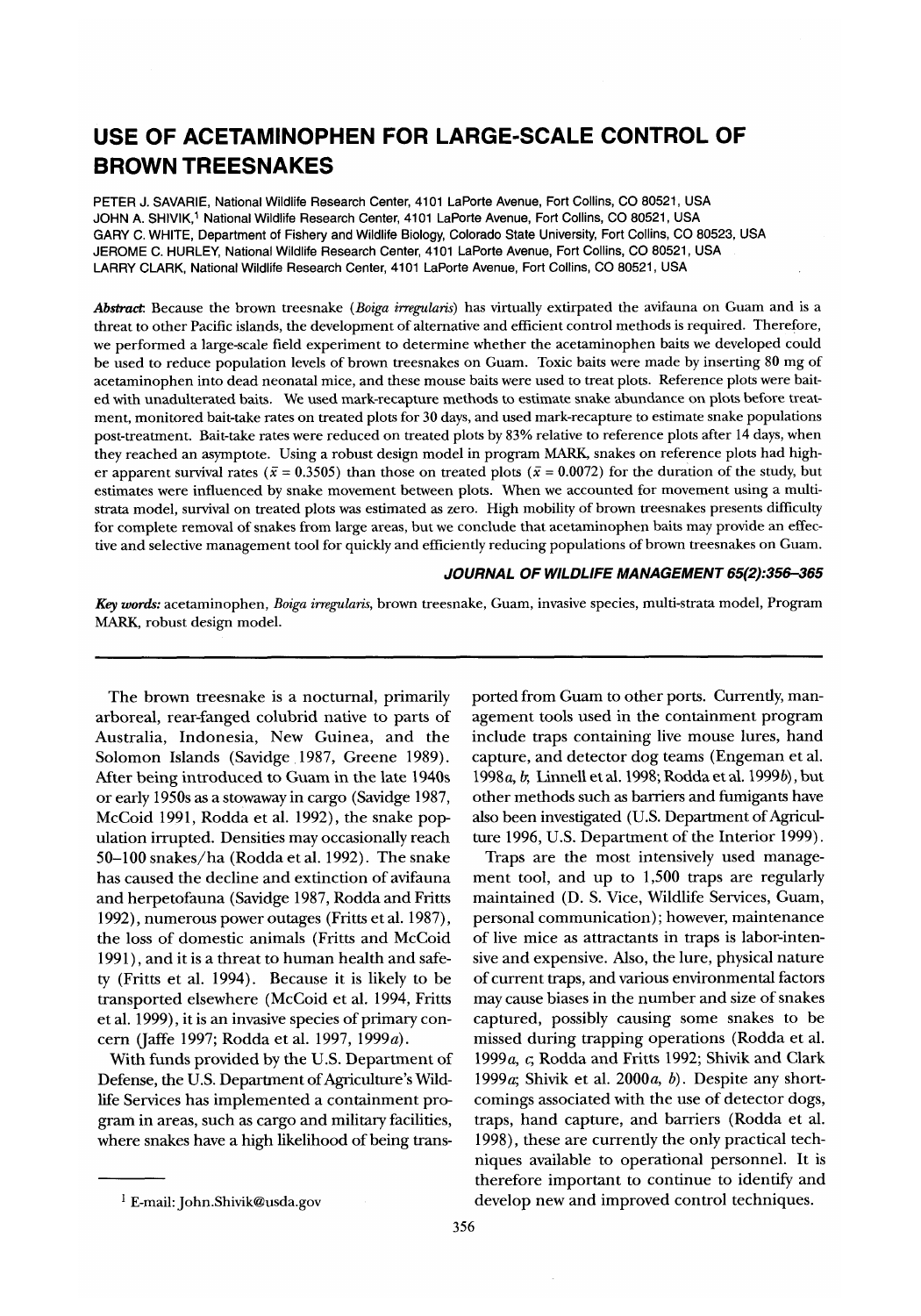Investigators have documented the attractiveness of odor cues to brown treesnakes (Fritts et al. 1989, Chiszar 1990, Shivik 1998), but odor-only lures are less successful for attracting snakes into traps than multisensory lures (Chiszar et al. 1988, 1997; Shivik and Clark 1999b). Of several types of prey used in traps, live mice appeared to have the most success in capturing snakes in traps (Rodda et al. 1999b). However, Shivik and Clark (1997) documented the attractiveness and practical use of mouse carrion as an inanimate lure for brown treesnakes. In field and laboratory studies, we determined that mouse carrion baits are effective lures and are consumed readily by brown treesnakes on Guam. Under field conditions, few species other than brown treesnakes remove the baits from bait tubes. For example, of 231 bait stations under 24-hr video surveillance, brown treesnakes took 96 (42%) baits and only 2 (0.9%) were taken by another species (monitor lizards, Varanus indicus; P. J. Savarie, National Wildlife Research Center, unpublished data). Because of the attractiveness of mouse carrion baits to brown treesnakes, the selectivity of these baits to brown treesnakes, and the availability of frozen mice from biological supply outlets, we determined that dead neonatal mice were an appropriate bait matrix for delivery of a brown treesnake toxicant.

A variety of attractants (Shivik 1999), repellents (Clark 1997) and toxicants (Brooks et al. 1998) have been screened for use in the control of brown treesnakes. Further pilot studies identified orally delivered acetaminophen as a likely toxicant. Acetaminophen is a drug approved for nonprescription use by the U.S. Food and Drug Administration. Acetaminophen is an ideal candidate for a brown treesnake toxicant because of its widespread availability, low cost, and potential for registration under the Federal Insecticide, Fungicide, and Rodenticide Act, as amended (40 CFR 160). An 80-mg dose of acetaminophen orally delivered to brown treesnakes (47-300 g) resulted in 100% mortality within 24 hr ( $n = 29$ ; P. J. Savarie, National Wildlife Research Center, unpublished data). Although we have not completed toxicology studies of acetaminophen in brown treesnakes, we suspect that as in mammals, this chemical is likely to have numerous toxic properties subsequent to glutathione depletion, including hepatic necrosis which is probably a component of if not the cause of death in snakes (Gosselin et al. 1984). Our objective was to determine whether a carrion-based delivery system that incorporated an acetaminophen toxicant could attract and kill snakes at levels required to reduce snake populations in a large area.

#### METHODS

#### Bait Stations

We hereafter refer to the placement of 80 mg of acetaminophen within mouse carrion bait as the treated bait and unadulterated mice carrion as the reference bait. To decrease the likelihood that monitor lizards and the endangered Marianas crow (Corous kubaryi) would take baits, we placed baits within 10.1-cm-diameter  $\times$  30.5-cm-length sections of white PVC pipes that were suspended about 1.5 m high in vegetation. Most frequently, baits were used immediately after preparation. Less frequently, for logistical reasons, treated baits were prepared in advance, frozen, and stored for subsequent use in the field. Chemical stability analyses of frozen, stored, and thawed baits indicated that the acetaminophen was chemically stable (John Johnston, National Wildlife Research Center, unpublished data).

#### Study Area and Spatial Design

We conducted the large-scale operational evaluation on the Munitions Storage Area, Andersen Air Force Base, Guam. Forested areas within the Munitions Storage Area are transected by access roads in a regular grid pattern (Fig. 1) in a fragmented forest that is well suited for experimentation (Tobin et al. 1999). The 6 plots (about 500 m



Fig. 1. Spatial layout of reference and treated plots in the Munitions Storage Area, Andersen Air Force Base, Guam, during summer, 1999. Reference plots were baited with unadulterated dead neonatal mice, and treated plots had baits containing 80 mg of acetaminophen. Forested areas are depicted using outlined patterns within the study plots.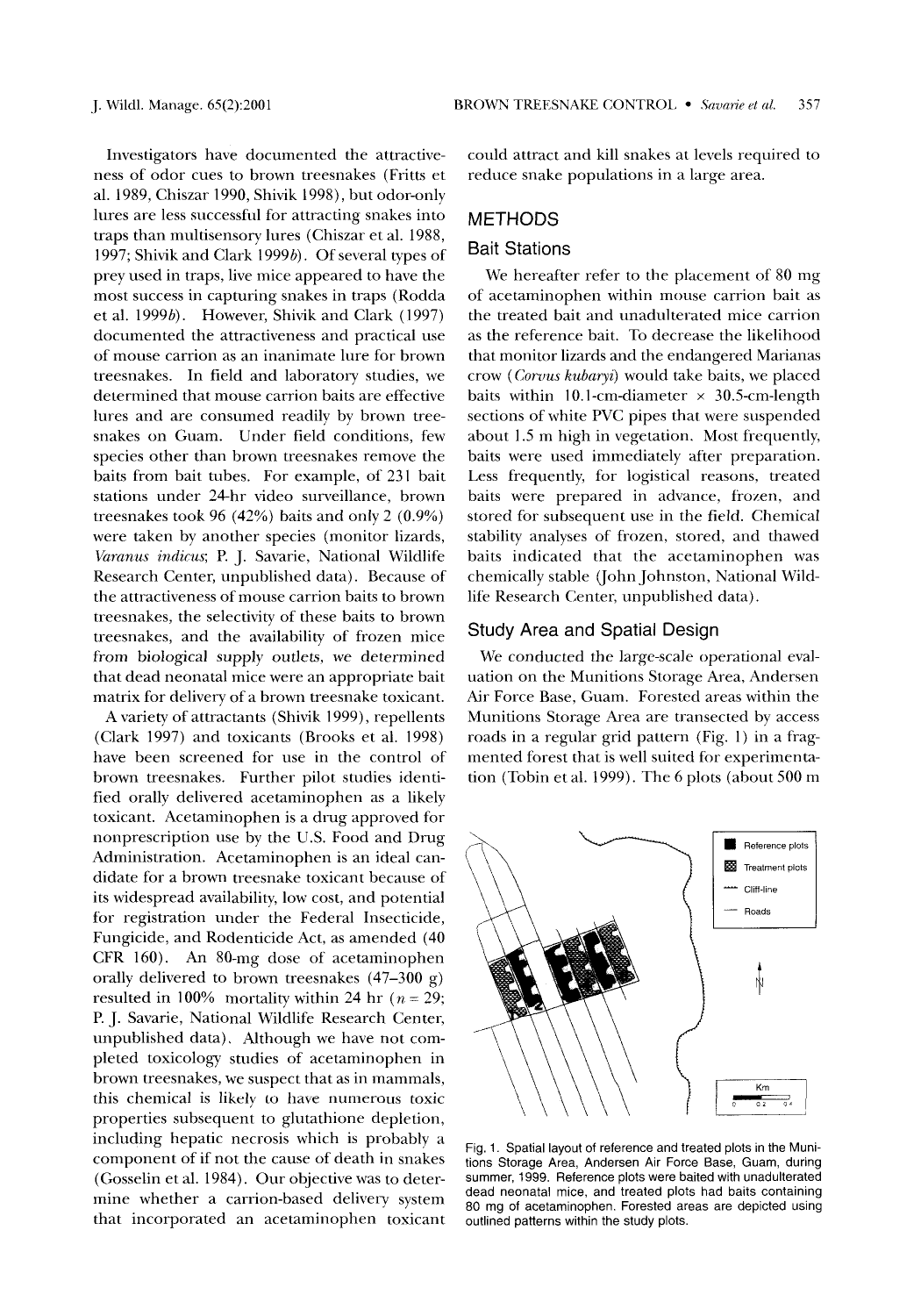x 130 m each) we selected for study represented semi-isolated plots of similar vegetation structure that were separated by areas of lowquality brown treesnake habitat (e.g., roads and open fields). The area of the plots measured 5.6, 5.3, 5.7, 5.4, 5.6, and 5.9 ha for plots 1-6, respectively.

Our previous trapping experience indicated that the base of a cliff-line (Fig. 1) was an area of high snake density. Thus, we suspected that plot 6 would be closest to a large source of snakes. Accordingly, we paired plots starting from the cliff-line and proceeding westward. For each contiguous pair of plots, we randomly assigned a plot to 1 of 2 treatments: treated or reference bait application. The toxicant treatment was assigned to plots 1, 4, and 6 and the reference plots were plots 2, 3, and 5.

#### Temporal Design

Temporally, we designed the study to include the following sequential monitoring and treatment paradigms beginning on 21 June 1999: pretreatment baiting period (6 days, cumulative test days 1-6), pretreatment washout (6 days, days 7-12), pretreatment trapping ( 12 days, days 13-24), treatment (30 days, days 25-54), posttreatment baiting (6 days, days 55-60), post-treatment washout (6 days, days 61-66), and posttreatment trapping (12 days, days 67-78). We allowed for a period of no bait availability during the washout periods because of the possibility that resident snakes could be satiated from a continuous availability of mouse baits. During trapping periods we used live mouse lures placed in standard Wildlife Services traps to capture (Linnell et al. 1998), then individually mark snakes with electronic microchips (AVID, Norco, California, USA) and released them at the capture site. During the treatment period, we placed either treated or reference baits at bait stations according to the experimental design.

#### Bait Placement

To simulate an operational control effort, we placed baits inside PVC tubes along the forest perimeters of the study plots. We spaced these bait stations at 20-m intervals, and each was left in the same location for pre-, treatment-, and postbaiting periods. Plots 1-6 had 64, 60, 60, 62, 60, and 63 bait stations, respectively. During the pretreatment, treatment, and post-treatment baiting periods the presence or absence of baits was recorded every 2 days. At that time, new baits were added to empty bait stations, or uneaten

baits were removed and replaced with new baits. Thus, the maximum field use of any bait was  $\leq 48$ hr throughout the course of the study. The unit of measure during baiting periods was the proportion of baits missing from bait stations as a function of time; hence, the experimental unit was the plot  $(n = 3$  per treatment level). To check analysis of variance (ANOVA) assumptions, the proportions were tested for normality and the variances for homogeneity for each treatment level as a function of time. In all cases, the data were not found to differ substantially from being normally distributed and variances were homogeneous. To verify that assignment of plots to treatment categories would not bias analysesi.e., bait take was similar among plots-we analyzed the pretreatment bait-take data using 2-way, fixed-effects ANOVA (STATISTICA 1994) where the 3 sampling days were the repeated measure and assignment category (future designation as a treated or reference treated plot) was the between-measures effect.

Because we anticipated that poisoning would reduce the proportion of baits taken over time, we analyzed the data obtained during the treatment period by using simple contrasts to determine at what day of treatment bait-take rates on reference and treated plots diverged. The pattern over time that baits disappeared from bait stations was empirically described. In the case of the treated bait plots, a modified logistic function was used to characterize the pattern for bait disappearance (STATISTICA 1994); the logistic function used maximized variance explained by the model  $(R^2)$  while minimizing the number of parameters estimated. The curves of each of the 3 plots were compared by inspection of the means and standard errors on parameter estimates. Finally, an overall comparison of bait take between the pre- and post-treatment periods was made using a 2-way repeated measures ANOVA. In summary, 3 evaluations of bait take were made: An analysis to assure that the pattern of bait take was similar among reference and treated plots prior to the start of the treatment period; an assessment of the bait-take pattern during the treatment period; and third, a comparison of bait take on plots before and after the administration of the treatment.

#### Trapping and Mark-Recapture Analysis

To monitor the number of snakes in each plot, we placed trap stations at 40-m intervals in lines along the perimeter and longitudinally through the midline of each plot. Each trap was hung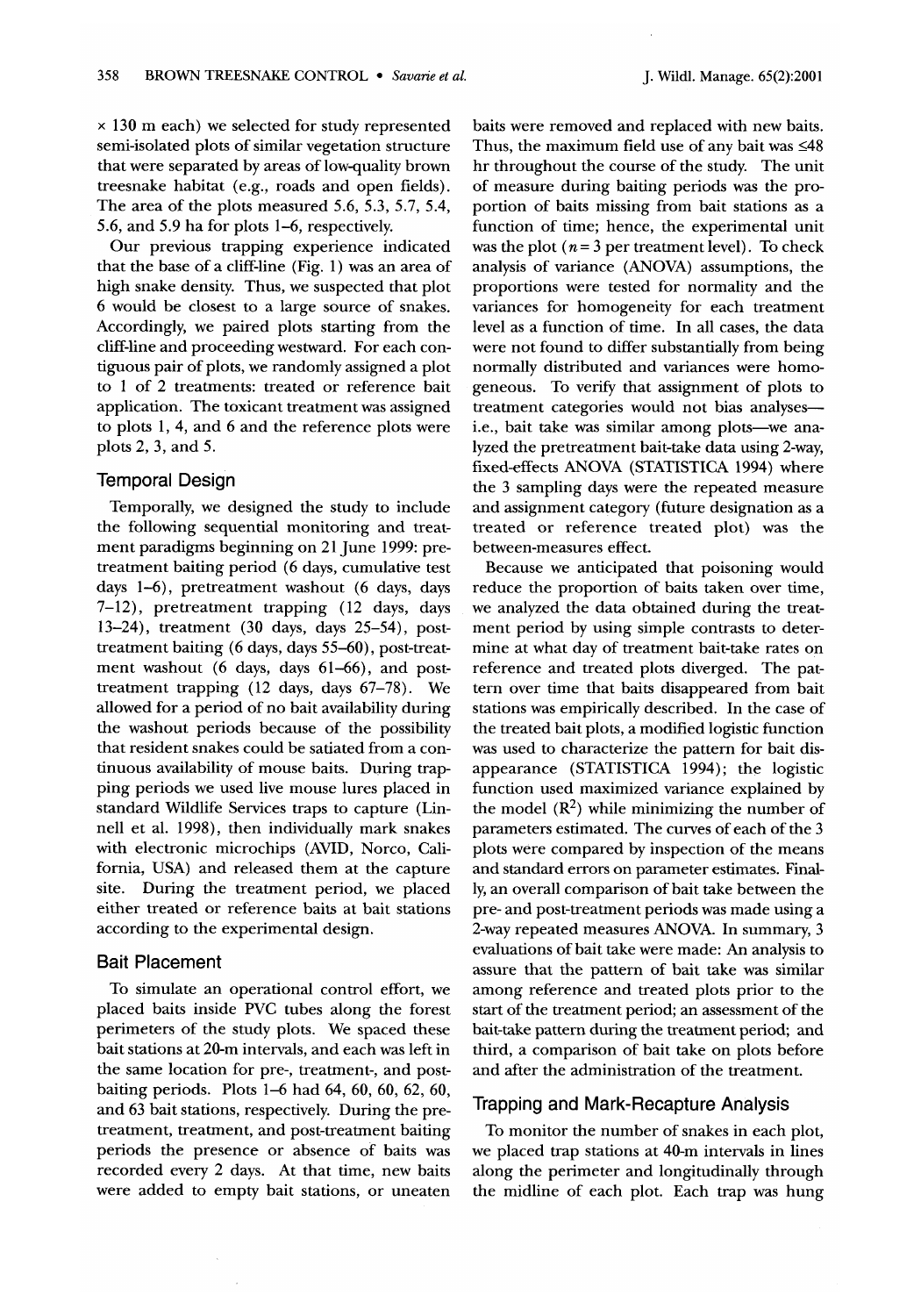about 1.5 m high on woody vegetation. Plot 1 had 10 perimeter traps and 10 midline traps (due to the cut-out shape of its vegetation), but all other plots had 11 perimeter and 11 midline traps. No midline traps were <20 m from a forest edge. Traps were checked daily.

During pretreatment and post-treatment trap ping periods, brown treesnakes were captured and marked by inserting microchips intraperitoneally under ventral scales proximal to the vent. Snakes were identified for sex (by probing hemipenes), measured for snout to vent length, and weighed before they were released at the capture site. Snake-encounter histories were analyzed using program MARK (White and Burnham 1999). Specific parameters of interest included number and survival of snakes on reference and treated plots before and after baiting. We used the robust design model (Kendall and Nichols 1995; Kendall et al. 1995, 1997) to determine apparent survival (probability of survival times probability the animal remains on the study area) between pre- and post-trapping sessions, population size (N) before and after treatment on each plot, as well as initial capture  $(p)$  and recapture *(6)* probabilities. Because only 2 primary trapping sessions were available, the probability of leaving the trapping grid conditional on being on the trapping grid during the previous primary session  $(y'')$  was set to zero, and the probability of remaining off the trapping grid conditional on being off the trapping grid during the previous primary session (y') never appeared in the model. Models were ranked using AICc and were averaged to determine final parameter estimates using AICc weights (Burnham and Anderson 1998).

Although the spatial design using isolated forest plots was instituted to maximize closure of plots, brown treesnakes in our study area were known to move across roads (Tobin et al. 1999). Therefore, we also used a multi-strata model (Hestbeck et al. 1991, Brownie et al. 1993) to analyze snake movement between adjacent study plots. The multi-strata model included daily apparent survival  $(\phi)$ , probability of capture and recapture  $(p)$ , and daily probability of movement to an adjacent plot or to nonadjacent plots  $(\psi)$ .

#### **RESULTS**

#### patterns in Bait Take

bait presentations (cumulative test days 1–6), there was lower than on the reference plots (Fig. 2).



Fig. 2. The proportion of baits taken as a function of time by brown treesnakes on 3 reference plots and 3 treatment plots on Andersen Air Force Base, Guam, during summer, 1999. No treated baits were offered during the pretreatment and posttreatment periods. During the treatment period, acetaminophentreated neonatal mouse carcasses were placed in bait stations (black symbols), and unadulterated carcasses were placed in bait stations on the reference plots (white symbols).

was no plot or plot by time effect  $(F_{1,4} = 0.712, P$ = 0.445 and  $F_{2,8}$  = 0.352, P = 0.714, respectively), suggesting that plots were similar for patterns of bait take. However, there was a tendency for more baits to be taken as a function of time. Overall, the rate of bait disappearance was  $0.734$  (SE = 0.023,  $n = 6$ ) at the first bait placement, and it rose to  $0.899$  (SE =  $0.029$ ,  $n = 6$ ) by the third placement 6 days later ( $F_{2,8} = 22.376$ ,  $P < 0.001$ ), suggesting that snakes began to preferentially attend to bait stations (Fig. 2). However, there was no indication of a bias in how the plots were to be assigned to subsequent treatment categories.

*Treatment* period.-At the start of the treatment period, the daily rate of bait disappearance on the treated plots was  $0.752$  (SE = 0.079,  $n = 3$ ), while on the reference plots the rate of bait disappearance was  $0.744$  (SE = 0.065,  $n = 3$ ). These rates corresponded to the level of bait take first seen in the pretreatment period, suggesting snakes no longer preferentially attended to the bait stations after the 6-day washout and 12-day trapping periods.

Two patterns emerged during the treatment period. First, bait take in the treated plots dropped precipitously relative to the reference plots (Fig. 2,  $F_{14,56} = 28.612$ ,  $P < 0.001$ ). By the third sampling period (6 days after initiation of the poisoning program, cumulative test day 30), Pretreatment Period.-During the pretreatment the number of baits taken on the treated plots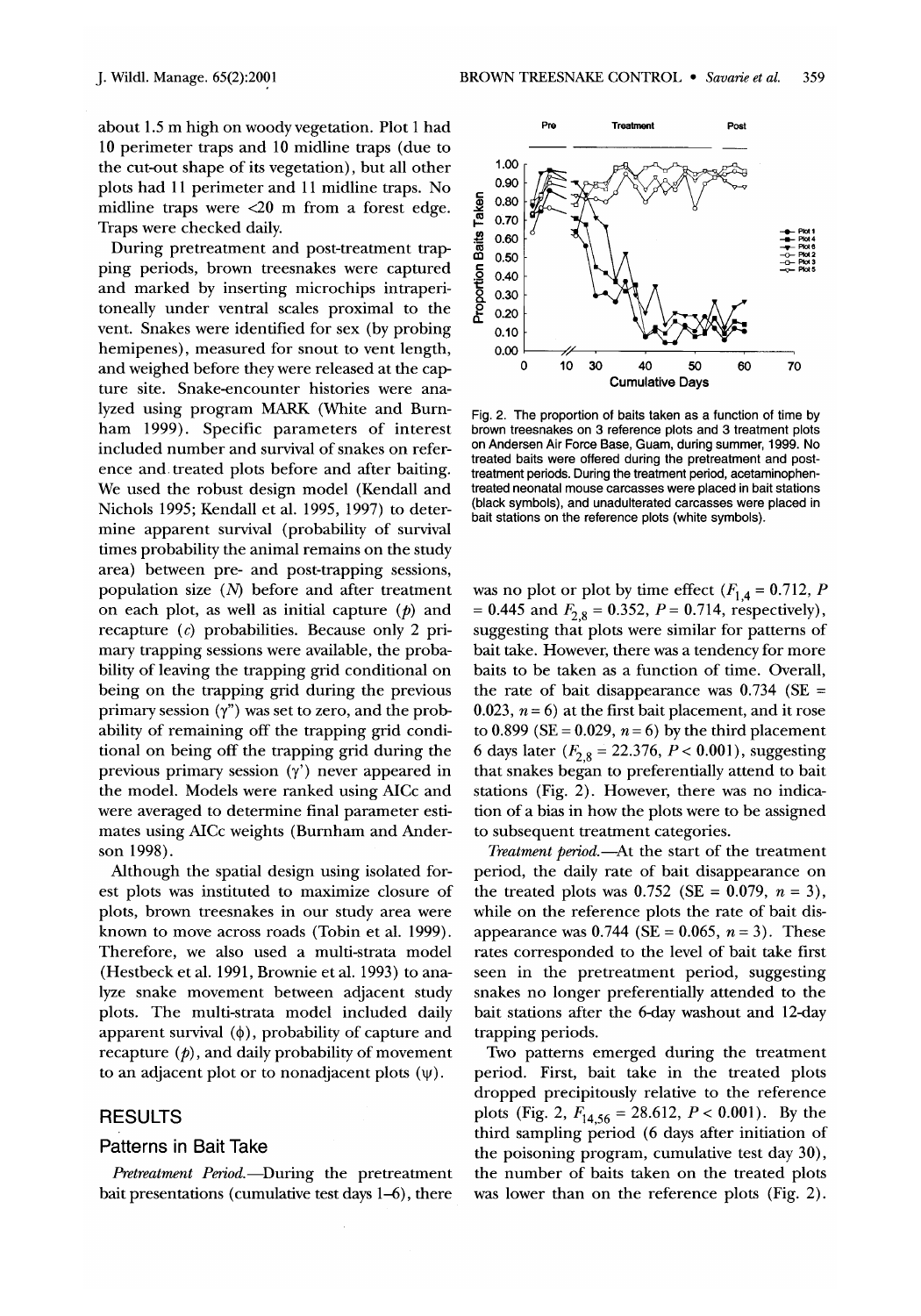Table **1.** Model values for the relationship between bait take and time on the 3 forest plots treated with acetaminophen baits for brown treesnakes on Guam during summer, 1999. For each plot, the proportion of baits taken was described by  $y = y_0 + a/ [1 + (x/x_0)^b]$ , where  $y_0$  is the minimum asymptotic rate of bait disappearance,  $y_0 + a$  is the maximum asymptotic rate of bait disappearance, x is the cumulative day of the test,  $x_0$  is the inflection or the day of test where the rate of bait disappearance reaches 50% of the asymptotic levels, and  $b$  is the slope.

|            | Plot     |           |          |       |          |         |  |  |
|------------|----------|-----------|----------|-------|----------|---------|--|--|
|            |          |           | 4        |       | 6        |         |  |  |
| Value      | Estimate | <b>SE</b> | Estimate | SE    | Estimate | SE      |  |  |
| a          | 0.684    | 0.049     | 0.733    | 0.052 | 0.714    | 0.054   |  |  |
| b          | 8.589    | 2.162     | 8.260    | 1.840 | 11.732   | 2.991   |  |  |
| $x_{0}$    | 29.459   | 0.894     | 31.010   | 0.911 | 33.180   | 0.845   |  |  |
| $y_{o}$    | 0.101    | 0.027     | 0.112    | 0.030 | 0.196    | 0.029   |  |  |
| $F^2$      | 0.940    | 0.069     | 0.947    | 0.070 | 0.942    | 0.079   |  |  |
| $F_{3,17}$ | 88.168   |           | 102.118  |       |          | 92.132  |  |  |
| P          | < 0.001  |           | < 0.001  |       |          | < 0.001 |  |  |

Minimum asymptotic rates of bait take were seen 14 days (cumulative test day 38) after the initiation of the control program (Fig. 2). After 2 weeks of using acetaminophen baits (cumulative test days **>38),** there was an average 93% bait disappearance on the reference plots (range 77-93%), indicating the presence of a large number of snakes. In contrast, the mean disappearance of baits on the treated plots was 16% (range 4-35%), suggesting a low number of snakes present on these plots. Bait disappearance between the treated and reference plots differed between the pre- and post-treatment periods (Fig. 2, cumulative test days 1–6, 61–66;  $F_{1,4}$  = 293.89,  $P < 0.001$ ).

The characteristics of bait disappearance within the treated plots differed somewhat among plots (Table I). The maximum rate of bait disappearance was similar among treated plots, but more baits disappeared closer to the cliff-line (i.e., on plot 6).



tures and recaptures for individual brown treesnakes in traps receiving treated baits during the treatment period. Open on study plots, Andersen Air Force Base, Guam, **1999.** symbols depict reference plots.

#### Empirical Trapping Patterns

From a total of 3,120 trap-nights on all plots, we recorded 762 captures of 477 snakes, including multiple recaptures (Fig. 3). Snakes ranged from 704 to 1,290 mm snout to vent length and from 30 to 237 g at initial capture. **As** anticipated, higher numbers of snakes were captured on plots closer to the cliff-line (Fig. 4). Fifty-six snakes that were initially captured during the pretreatment trapping were recaptured during the post-treatment period. Fiftyfive of these snakes were originally captured on reference plots, and only 1 snake initially captured on a treated plot was recaptured during the post-treatment period.

Application of treated baits to plots substantially reduced the number of snakes captured (Fig. 4).



tured on study plots, Andersen Air Force Base, Guam, as a Fig. 3. Frequencydistribution of noncaptures by trap, and cap- function of treatment and time. Solid symbols depict plots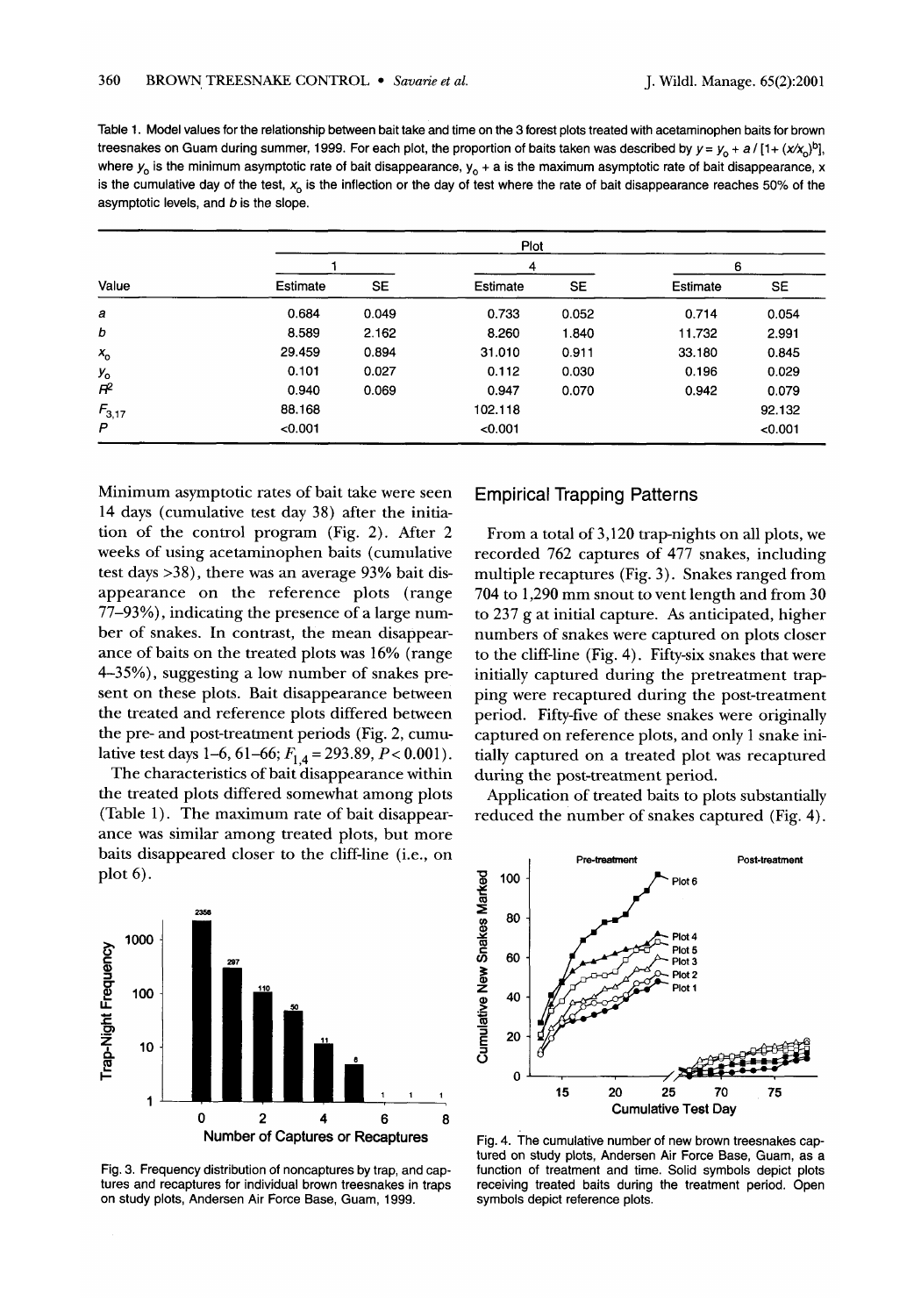Table 2. Model parameters and AlCc values for robust design models examining brown treesnake survival and population size from 6 plots (3 treated with acetaminophen baits, T, or 3 untreated reference plots, R) during pretreatment or posttreatment intervals on Andersen Air Force Base, Guam, during summer, 1999.

|                                                             |                  | <b>AICc</b> | Number of  |           |  |
|-------------------------------------------------------------|------------------|-------------|------------|-----------|--|
| Model                                                       | $\triangle$ AICc | weights     | parameters | Deviance  |  |
| $\{S(Plot) \ p(.) \ c(.) \ N(Session*Plot)\}^a$             | 0.00             | 0.34953     | 20         | 1.095.233 |  |
| (S(Plot) p(Session) c(.) N(Session*Plot) <sup>1b</sup>      | 0.63             | 0.25547     | 21         | 1.093.744 |  |
| {S(Treatment) p(Session) c(.) N(Session*Plot)} <sup>c</sup> | 1.11             | 0.20066     | 17         | 1.102.658 |  |
| $\{S(Treatment) p(.) c(.)$ M(Session*Plot) $\}^d$           | 1.17             | 0.19434     | 16         | 1.104.811 |  |
| $\{S(Plot) \rho() = c(.) \text{ N(Session*Plot)}\}^e$       | 77.89            | 0.00000     | 19         | 1.175.239 |  |

**a** Survival varies by plot holding initial capture and recapture probabilities constant and estimating population size for each session and plot combination.

<sup>b</sup> Survival varies by plot with initial capture probability varying by session, recapture probability constant and estimating population size for each session and plot combination.

Survival varies by treatment with initial capture probability varying by session while holding recapture probability constant and estimating population size for each session and plot combination.

<sup>d</sup> Survival varies by treatment with initial and recapture probabilities constant and estimating population size for each session and plot combination.

Survival varies by plot holding initial capture and recapture probabilities constant and equal while estimating population size for each session and plot combination.

During the pretreatment period mean capture rates per trap (mean number of snakes caught per trap night on each of the study plots)  $(C_{\nu})$ were similar on plots slated for assignment to the reference and treated categories:  $C_r = 0.331$  (SE  $= 0.027$ ,  $n = 3$ ) and  $C_r = 0.412$  (SE  $= 0.091$ ,  $n = 3$ ), respectively. After the application of the control program, the mean per trap capture rate was reduced on plots:  $C_r = 0.175$  (SE = 0.025,  $n = 3$ ), and  $C_r = 0.054$  (SE = 0.007,  $n = 3$ ) for the reference and treated plots, respectively.

The location of traps relative to the perimeter or interior for the plot sizes studied had no obvious effect on trapcapture rates. During the pretreatment period, trap-capture rate on the perimeter  $C_r = 0.367$  (SE = 0.064,  $n = 6$ ) was similar to that on the midline  $C_r = 0.361$  (SE = 0.037,  $n = 6$ ). The treatment regimen did not affect the similarities for trap-capture probability between perimeter and midline traps. For example, during the post-treatment period, capture rates per trap for the perimeter and midline were  $C_r$  = 0.131 (SE = 0.031 SE,  $n = 6$ ) and  $C_r = 0.099$  (SE  $= 0.029$ ,  $n = 6$ ), respectively.

#### Population Size and Survival Estimates

The minimum AICc robust design model included survival rate by plot, initial and recapture probabilities constant across days within a session, and population size estimates for each

plot before and after treatment (Table 2). Model-averaged values indicated initial population sizes of 52-1 13 snakes within each treatment plot for the pretreatment period (Table 3, Fig. 4). During the post-treatment period, population size ranged from 34-48 snakes on reference plots and 11-13 snakes on treated plots. Apparent survival between trapping occasions varied also, with snakes on reference plots having higher apparent survival rates ( $\bar{x}$  = 0.3536) than those on treated plots ( $\bar{x} = 0.0070$ ; Table 4).

Because reference plots appeared to be influenced by toxic treatments on treated plots, we used program MARK to conduct a multi-strata design incorporating snake movement between reference and treatment plots. The minimum AICc model provided estimates of survival on reference and treatment plots during nontreatment periods, survival on the treated plots during the treatment periods, and movement to adjacent vs. not adjacent plots. We assumed the probability of initial capture to be equal in all areas (Table 5). Snakes moved between plots, with a daily movement probability of  $0.0080$  (SE =  $0.0021$ ) to a physically adjacent study plot per day, i.e., each snake had a  $0.0923$  probability (SE =  $0.0238$ ) of moving to an adjacent study plot during the 12 day trapping period. When adjusted to account for snakes that were initially captured on treatment plots during the pre-baiting period, survival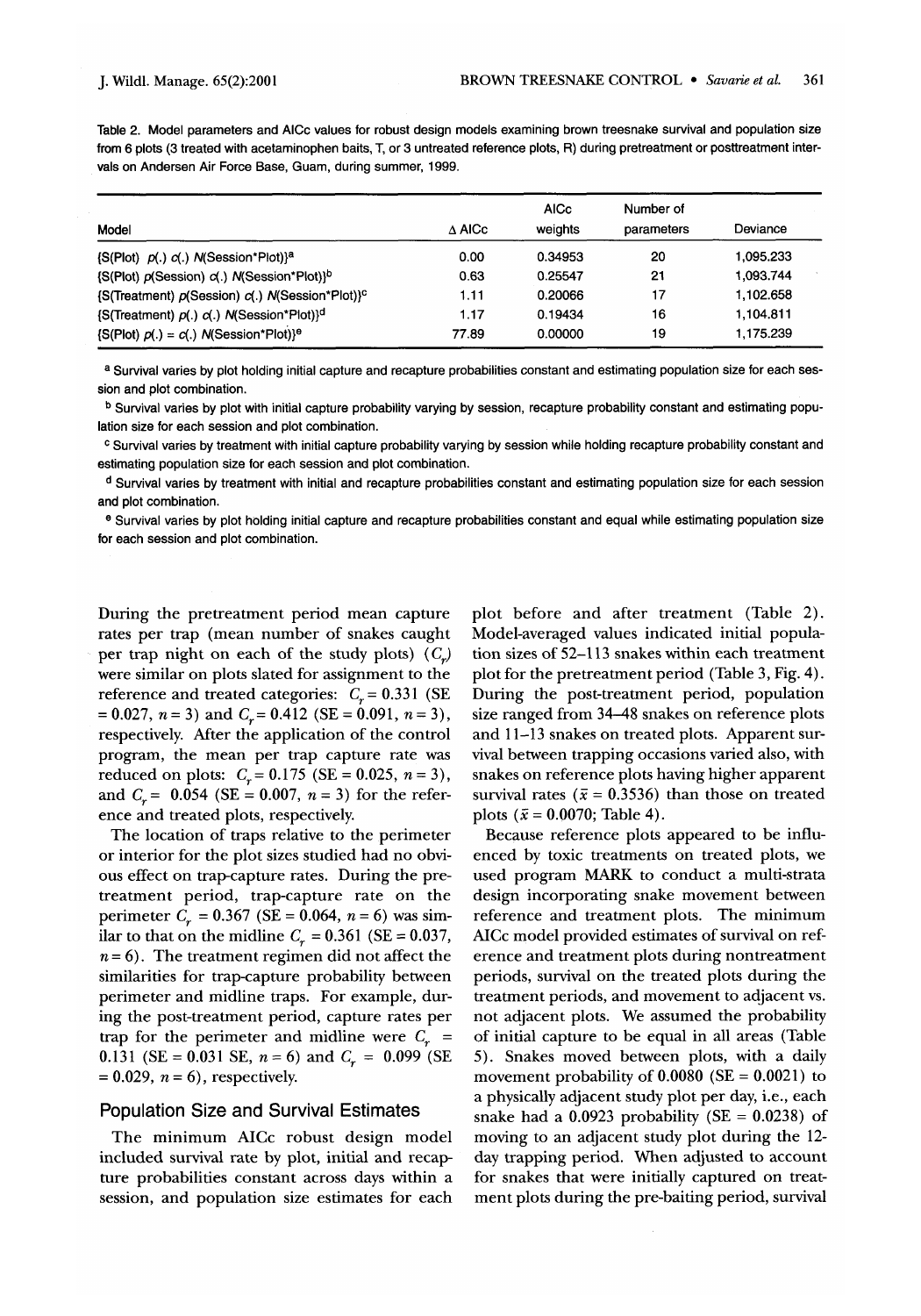Table 3. Population estimates for brown treesnakes on 6 study plots (3 treated with acetaminophen baits, T, or 3 untreated reference plots, R) on Andersen Air Force Base, Guam, during summer, 1999. Estimates are from model-averaged robust design models in program MARK.

|         |        | Pretreatment |               |       | Post-treatment |             |
|---------|--------|--------------|---------------|-------|----------------|-------------|
| Plot    | Ν      | SE           | 95% CI        | N     | <b>SE</b>      | 95% CI      |
| $1 - T$ | 51.84  | 2.69         | 46.56-57.11   | 10.95 | 1.43           | 8.14-13.75  |
| $2 - R$ | 52.95  | 2.73         | 47.61-58.29   | 35.08 | 2.87           | 29.44-40.71 |
| $3-R$   | 65.20  | 3.08         | 59.16-71.25   | 47.71 | 3.55           | 40.75-54.67 |
| $4-T$   | 79.68  | 3.48         | 72.86-86.51   | 10.95 | 1.43           | 8.15-13.75  |
| $5 - R$ | 76.34  | 3.39         | 69.69-82.99   | 33.93 | 2.81           | 28.42-39.44 |
| $6 - T$ | 113.10 | 4.35         | 104.56-121.63 | 13.08 | 1.54           | 10.05-16.10 |

estimates for treatment and reference plots differed considerably. Daily survival rate was close to 1.0 on reference plots  $(0.9896, SE = 0.0024)$ and was zero on treatment plots (Table 5).

#### **DISCUSSION**

Based on these results, we are confident that acetaminophen baits are an effective tool for drastically reducing brown treesnake populations in fragmented forest areas, but acknowledge that brown treesnakes were not extirpated due to a high degree of movement between plots. The toxicants, however, may have been more effective than we had initially thought, because there were declines in population size on the 3 nearby reference plots even though they were not treated directly.

The lower post-treatment trapping rates even on the reference plots (Fig. 4) have several explanations but were most likely due to a carryover effect from movement patterns of snakes. It is arguable that the reduced number of new snakes captured on the reference plots during the posttreatment period resulted from a reduced probability of immigration while emigration probability (going to a treated plot) remained constant. For example, if one assumes that the probability of moving to an adjacent plot was 0.0080 per day, and for plots 2 and 3, 1 of the adjacent plots was a treated plot from which no snake returns or originates, the population estimate at the end of 30 days of treatment was 43.4 and 52.2 snakes, respectively. This compares favorably with values presented in Table 3. Plot 5 was adjacent to 2 treated plots. After 30 days the estimated population was 30.5; again, this value compares favorably to the estimate in Table 3. Thus, it is reasonable to infer that the reduced populations of

Table 4. Apparent survival estimates between pretreatment and post-treatment trapping sessions for brown treesnakes on 6 study plots on Andersen Air Force Base, Guam, during summer, 1999. Between the 2 trapping sessions, baits containing acetaminophen were placed in treated plots (T) but reference plots (R) contained unadulterated baits<sup>a</sup>.

Table 5. Daily survival and movement estimates for brown treesnakes on 6 study plots on Andersen Air Force Base, Guam, during summer, 1999. Estimates are from the multistrata design model in program MARK for the minimum AlCc model having the 5 parameters shown in the table.

| Plot    | S      | SE     | 95% CI            | Parameter                     | Estimate | <b>SE</b> | 95% CI         |
|---------|--------|--------|-------------------|-------------------------------|----------|-----------|----------------|
| $1-T$   | 0.0168 | 0.0203 | $0.0015 - 0.1602$ | Survival during nontreat-     |          |           |                |
| $2 - R$ | 0.3273 | 0.0622 | 0.2120-0.4679     | ment periods, all plots       | 0.9896   | 0.0024    | $0.9836 - 0.9$ |
| $3 - R$ | 0.4333 | 0.0925 | 0.2677-0.6154     | Survival on treatment plot    |          |           |                |
| $4-T$   | 0.0021 | 0.0036 | $0.0001 - 0.0628$ | during treatment phase 0.0000 |          | 0.0000    |                |
| $5-R$   | 0.3003 | 0.0685 | 0.1846-0.4486     | Probability of capture on     |          |           |                |
| $6 - T$ | 0.0021 | 0.0036 | 0.0001-0.0628     | all plots                     | 0.0618   | 0.0043    | $0.0538 - 0.0$ |
|         |        |        |                   |                               |          |           |                |

a Estimates were constructed using model-averaged robust design models in program MARK with confidence intervals based on a logit transform, and do not account for movement of snakes out of the study area and onto treatment plots.

| Parameter                  | Estimate | SE     | 95% CI        |
|----------------------------|----------|--------|---------------|
| Survival during nontreat-  |          |        |               |
| ment periods, all plots    | 0.9896   | 0.0024 | 0.9836-0.9934 |
| Survival on treatment plot |          |        |               |
| during treatment phase     | 0.0000   | 0.0000 |               |
| Probability of capture on  |          |        |               |
| all plots                  | 0.0618   | 0.0043 | 0.0538-0.0707 |
| Probability of movement    |          |        |               |
| to adiacent plot           | 0.0080   | 0.0021 | 0.0048-0.0135 |
| Probability of movement    |          |        |               |
| to nonadiacent plot        | റ ററററ   | 0.0000 |               |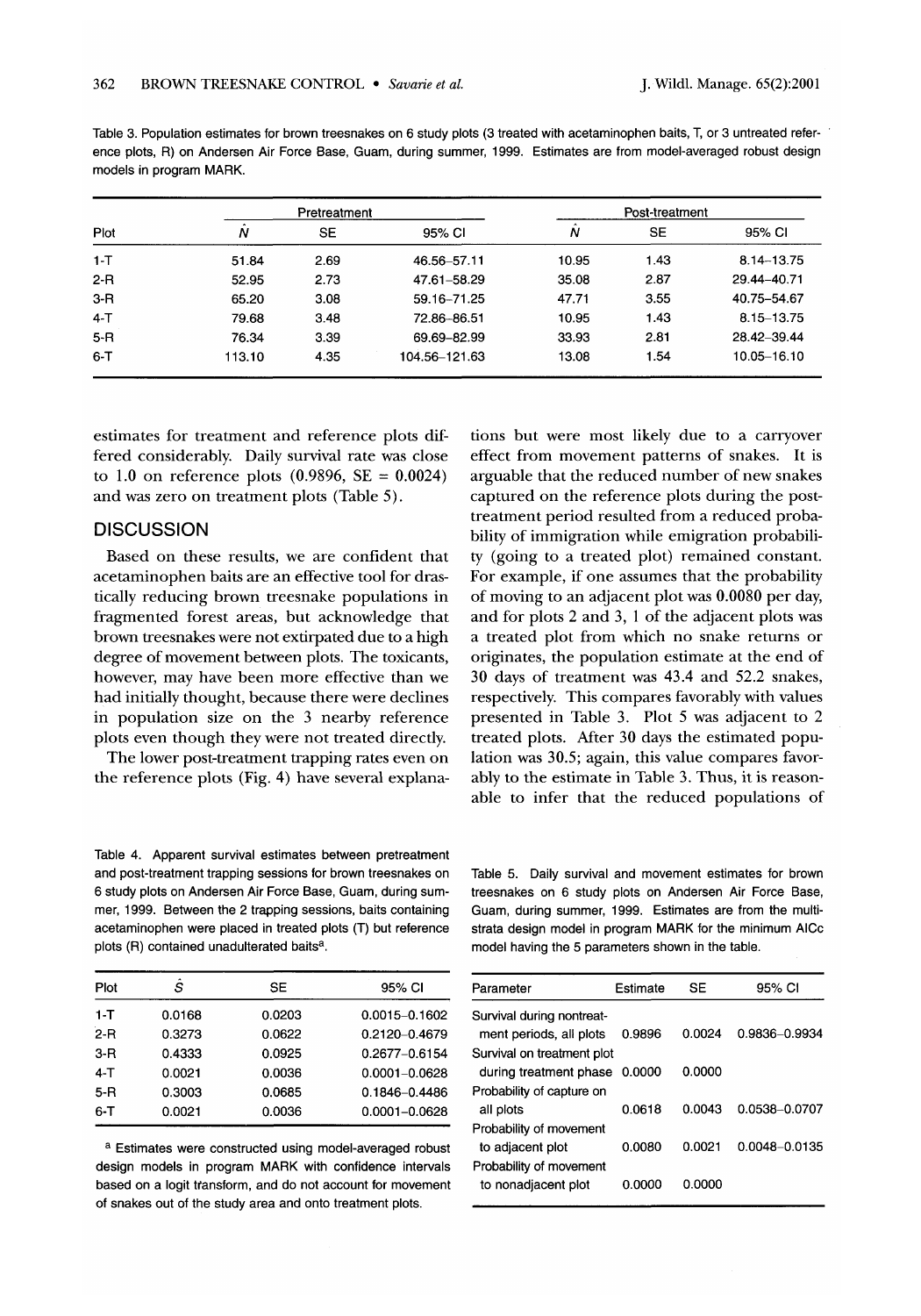snakes on the reference plots were a result of carry-over effects attributable to the juxtaposition of reference and treated plots.

The 1 snake that was marked in a treated plot and survived the treatment baiting had an interesting capture history, which highlights the importance of accounting for snake movement. This snake was captured 5 times: initially on a treatment plot and then twice on the adjacent reference plot before application of the treatment; after poisoning, the snake was again captured on the reference plot before it moved to the treatment plot, where it was captured for the last time.

We recognize that the population estimates produced from the robust design model are likely biased, probably high, because of the immigration of snakes onto the plots during the 12-day trapping sessions and lack of geographic closure. However, the model used to estimate population size operates under the assumption that each individual has the same capture probability, not allowing individual heterogeneity. Typically, population estimates from such a scenario are biased low (Otis et al. 1978). Thus, without data from an experiment designed specifically to detect movement of snakes onto and off the study plots, and the resulting estimate of the rates of immigration and emigration for a study plot, we cannot quantitatively assess the bias of the population size estimates.

Overall, bait take was a good indicator of the number of snakes found within a plot (Figs. **2,4;**  Table **3).** Interestingly, bait take reached an asymptote at about 16% in treated plots. This value also corresponds with high movement rates between study plots seen in mark-recapture models. Based on this study, and work by Tobin et al. (1999), who found that 77% of radiomarked snakes crossed a road during **3-4** months of observation, roads and areas barren of vegetation and covered with asphalt are not an effective barrier to snake movement.

#### MANAGEMENT IMPLICATIONS

Because trapping is an effective but logistically limited tool for managing brown treesnakes, toxic bait stations may augment the abilities of control personnel. Furthermore, because smaller snakes are attracted to carrion (Shivik and Clark 1999a), it is possible that toxic mouse carrion baits may be more effective for treating brown treesnake populations in the long term because these baits will remove snakes before they achieve reproductive size.

We were able to drastically reduce snake populations quickly and to bring survival to near zero. Because of the large degree of movement shown by brown treesnakes in this and other studies (Tobin et al. 1999), however, we were unable to extirpate brown treesnakes from our plots. Furthermore, we are collecting preliminary evidence suggesting that our study plots returned to former snake densities within 6 months after treatment. Ultimately, unless snakes are prevented from reinvading cleared areas, the effects of small-scale population reduction efforts may be short lived. Enclosing large areas with barriers (Campbell 1999) could eliminate movement, drastically increase the effectiveness of toxic baits, and enhance the permanence of population reduction. Because individual snakes are equally likely to be captured in either perimeter or interior traps, and because our perimeter-only baiting regimen had large effects on entire pop ulations, it may not be necessary to establish logistically difficult toxic-bait or trapping stations on smaller or similarly sized plots (Engeman and Linnell 1998). Wide-scale broadcast of baits (e.g., using aircraft) may be required for effective treatment of the interior of large or inaccessible areas. However, a toxicant must first follow U.S. Environmental Protection Agency registration guidelines before being used operationally. We believe that a combined management approach incorporating trapping, toxic baits, and barriers could be instituted to allow the efficient clearing of large areas of brown treesnakes and ultimately the successful reintroduction of native species.

#### ACKNOWLEDGMENTS

We thank K. G. Dyer, **K.** A. Fagerstone, **K.** S. Gruver, T. J. Linder, and D. L. York for assistance in the field and D. S. Vice and M. E. Pitzler for help and logistical support. We appreciate the continued efforts and help from H. Hirsh and others at Andersen Air Force Base, Guam. Also, the comments of R. L. Bruggers, M. W. Fall, T. H. Fritts, G. H. Rodda, and D. S. Vice on the manuscript were especially helpful. This operational evaluation was conducted with funds provided to the National Wildlife Research Center by the U.S. Department of Defense under Legacy Project Number 18, "Field Evaluation of Chemical Methods for Brown Treesnake Management," and the sustained support of the Legacy Program is greatly appreciated as was auxiliary funding from the Department of the Interior. All trapping and work herein were performed with the approval of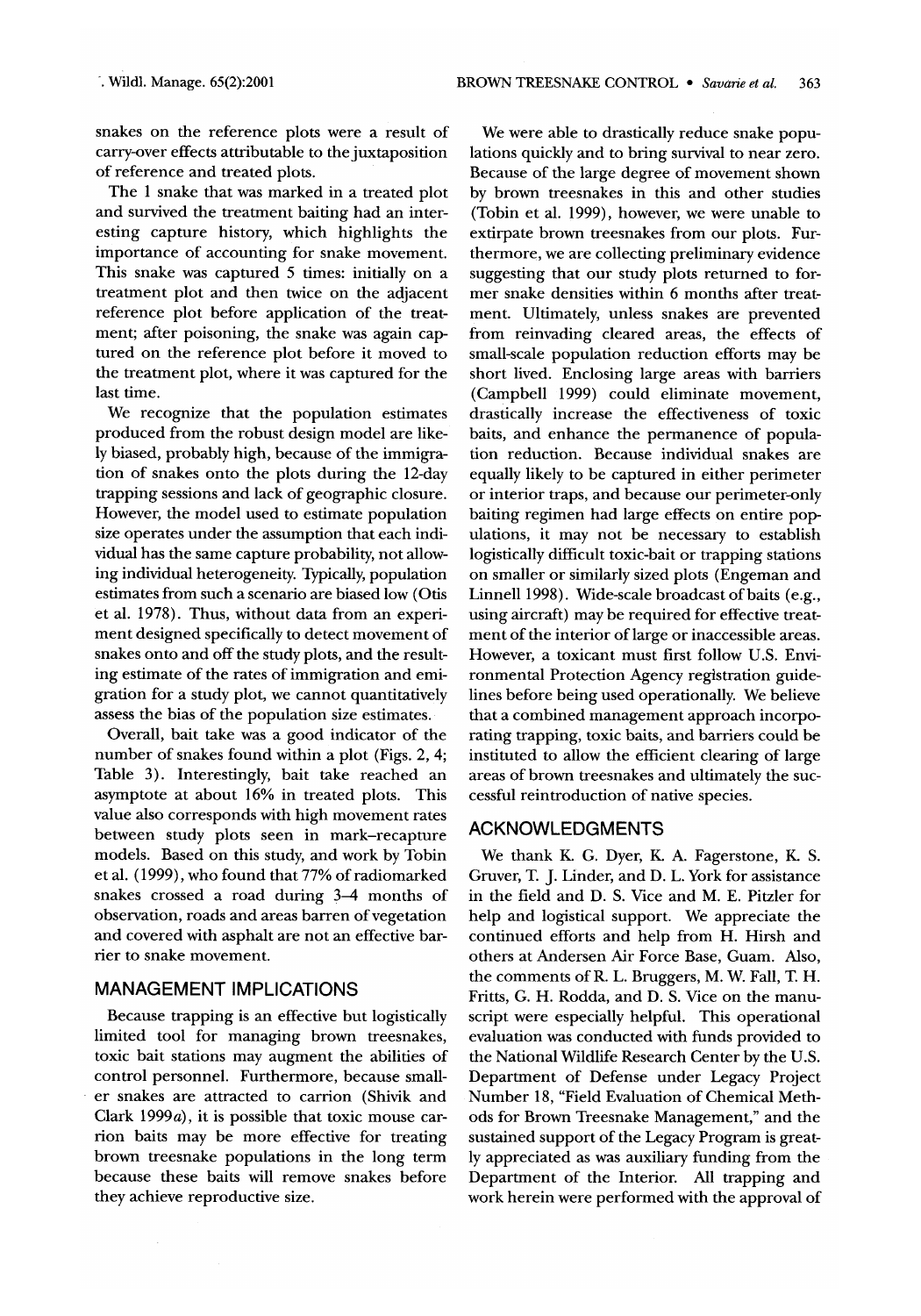the National Wildlife Research Center Institutional Animal Care and Use Committee.

#### LITERATURE CITED

- BROOKS, J. E., P. J. SAVARE, AND J. J. JOHNSTON. 1998. The oral and dermal toxicity of selected chemicals to brown treesnakes (Boiga irregularis). Wildlife Research 25:427-435.
- BROWNIE, C., J. E. HINES, J. D. NICHOLS, K. H. POLLOCK, AND J. B. HESTBECK. 1993. Capture-recapture studies for multiple strata including non-Markovian transitions. Biometrics 49: 1 173-1 187.
- BURNHAM, **K.** P., AND D. R. ANDERSON. 1998. Model selection and inference-a practical information-theoretic approach. Springer-Verlag, New York, USA.
- CAMPBELL, E. W., 111. 1999. Barriers to movements of the brown treesnake (Boiga irregularis). Pages 306-312 in G. H. Rodda, *Y* Sawai, D. Chiszar, and H. Tanaka, editors. Problem snake management: the habu and the brown treesnake. Cornell University Press, Ithaca, New York, USA.
- CHISZAR, D. 1990. The behavior of the brown treesnake: a study in applied comparative psychology. Pages 101-123 in D. A. Dewsbury, editor. Contemporary issues in comparative psychology. Sinauer Associates, Sunderland, Massachusetts, USA.
- , K. KANDLER, AND H. M. SMITH. 1988. Stimulus control of predatory attack in the brown treesnake (Boiga irregularis) 1. Effects of visual cues arising from prey. Snake 20:151-155.
- , G. H. RODDA, AND H. M. SMITH. 1997. Experiments on chemical control of behavior in brown treesnakes. Pages 121-127 in J. R. Mason, editor. Repellents in wildlife management: proceedings of a symposium. National Wildlife Research Center, Fort Collins, Colorado, USA.
- CLARK, L. 1997. Responsiveness of brown treesnakes to odors. Pages 129-138 in J. R. Mason, editor. Repellents in wildlife management: proceedings of a symposium. National Wildlife Research Center, Fort Collins, Colorado, USA.
- ENGEMAN, R. M., AND M. A. LINNELL. 1998. Trapping strategies for deterring the spread of brown tree snakes from Guam. Pacific Conservation Biology ouors. rages 129–150<br>lents in wildlife mana<br>posium. National W<br>Collins, Colorado, US<br>ENGEMAN, R. M., AND M<br>strategies for deterring makes from Guam.<br>4:348–353.<br>7. D. V. R<br>SANTOS, AND M. E. PITZ<br>ARTOS, AND M. E. PITZ 4:348-353.
- **,** , D. V. RODRIGUEZ, K. S. GRUVER, W. S. SANTOS, AND M. E. PITZLER. 1998a. Effectiveness of the detector dogs used for deterring the dispersal of brown treesnakes. Pacific Conservation Biology state from Guam.<br>
snakes from Guam.<br>
4:348-353.<br>  $\leftarrow$ , D. V. R.<br>
SANTOS, AND M. E. PITZ<br>
detector dogs used f<br>
brown treesnakes. 1<br>
4:256-260.<br>  $\leftarrow$ , D. S. V<br>
Efficacy of the method 4:256-260.
- **<sup>9</sup>**, **D.** S. VICE, AND M. E. PITZLER. 1998b. Efficacy of the methods used in an integrated program to deter the spread of brown treesnakes from Guam. Proceedings of the Australian Vertebrate Pest Conference 11:435-440. Fificacy of the method<br>gram to deter the spin-<br>gram to deter the spin-<br>Guam. Proceedings of<br>Conference 11:435-44<br>FRITTS, T. H., AND M. J. N<br>brown tree snake *Boig*<br>domesticated animals<br>makes to extralimital
- FRITTS, T. H., AND M. J. MCCOID. 1991. Predation by the brown tree snake Boiga irregularis on poultry and other domesticated animals in Guam. Snake 23:75-80.
- -, AND D. M. GOMEZ. 1999. Dispersal of snakes to extralimital islands: incidents of the brown treesnake (Boiga irregularis) dispersing to islands in ships and aircraft. Pages 209-223 in G. H. Rodda, *Y*  Sawai, D. Chiszar, and H. Tanaka, editors. Problem snake management: the habu and the brown treesnake. Cornell University Press, Ithaca, New York, USA.
- $J.$  Wildl. Manage. 65(2):2001<br>  $\frac{J.}{J}$ , AND R. L. HADDOCK. 1994. Symptoms<br>
and circumstances associated with bitles by the brown and circumstances associated with bites by the brown tree snake (Colubridae: Boiga irregularis) on Guam. Journal of Herpetology 28:27-33.
- , N. J. SCOTT, JR., AND J. A. SAVIDGE. 1987. Activity of the arboreal brown tree snake (Boiga irregularis) on Guam determined by electrical outages. Snake and circumstances as<br>tree snake (Colubrid<br>Journal of Herpetolog<br>(Note arboreal brown<br>Guam determined<br>19:51–58.<br>(*ingularis* on Guam and Brown B.<br>*irregularis* on Guam use<br>(21:180–197) 19:51-58.
- **,** , AND B. E. SMITH. 1989. Trapping Boiga irregularis on Guam using bird odors. Journal of Herpetology 23: 189-192.
- GOSSELIN, R. E., R. P. SMITH, AND H. C. HODGE. 1984. Clinical toxicology of commercial products. Williams and Wilkins, Baltimore, Maryland, USA.
- GREENE, H. W. 1989. Ecological, evolutionary, and conservation implications of feeding biology in old world cat snakes, genus Boiga (Colubridae). Proceedings of the California Academy of Sciences 46:193-207.
- HESTBECK, J. B., J. D. NICHOLS, AND R. A. MALECKI. 1991. Estimates of movement and site fidelity using markresight data of wintering Canada geese. Ecology 72:523-533.
- JAFFE, M. 1997. And no birds sing. Barricade Books, New York, USA.
- KENDALL, W. L., AND J. D. NICHOLS. 1995. On the use of secondary capture-recapture samples to estimate temporary emigration and breeding proportions. Jour- Tagnet and a main of minimized and a main of minimized and the New York, USA.<br>
Here, M. 1997. And n<br>
New York, USA.<br>
KENDALL, W. L., AND J. I.<br>
secondary capture-reception and of Applied Statisti<br>
..., AND J. I.<br>
polynomy nal of Applied Statistics 22:75 1-762.
- **,** , AND J. E. HINES. 1997. Estimating temporary emigration using capture-recapture data with Pollock's robust design. Ecology 78:563-578.
- , K. H. POLLOCK, AND C. BROWNIE. 1995. A likelihood-based approach to capture-recapture estimation of demographic parameters under the robust design. Biometrics 51:293-308.
- LINDBERG, A. C., J. A. SHIVIK, AND L. CLARK. 2000. Mechanical mouse lure for brown treesnakes. Copeia 2000:886-888.
- LINNELL, M. A., R. M. ENGEMAN, M.E. PITZLER, M. 0. WATTON, G. F. WHITEHEAD, AND R. C. MILLER. 1998. An evaluation of two designs of stamped metal trap flaps for use in operational trapping of brown treesnakes (Boiga irregularis). Snake 28:14-18.
- McCoID, M.J. 1991. Brown treesnake (Boiga irregularis) on Guam: a worst case scenario of an introduced predator. Micronesica 3:63-69.
- , T. H. Fritts, and E. W. Campbell, III. 1994. A brown tree snake (Colubridae: Boiga irregularis) sighting in Texas. Texas Journal of Science 46:365-368.
- OTIS, D. L., **K.** P. BURNHAM, G. C. WHITE, AND D. R. ANDERSON. 1978. Statistical inference from capture data on closed animal populations. Wildlife Monographs 62. --
- RODDA, G. H., AND T. H. FRITTS. 1992. Sampling techniques for an arboreal snake, Boiga irregularis. Micronesica 25:23-40.
- **,** , AND E. W. CAMPBELL, 111. 1999c. The feasibility of controlling the brown treesnake in small plots. Pages 468-477 in G. H. Rodda, Y. Sawai, D. Chiszar, and H. Tanaka, editors. Problem snake management: the habu and the brown treesnake. Cornell -- University Press, Ithaca, New York. sibility of controlling<br>plots. Pages 468-47<br>Chiszar, and H. Tana<br>agement: the habu and<br>University Press, Itha<br>University Press, Itha<br>Increase of Guam's wildlen<br>and Suid-<br>Consumers, C. S. Ct.<br>1999b. A state-of-the-
- **,** , AND D. CHISZAR. 1997. The disappear ance of Guam's wildlife. Bioscience 47:565-574.
- $-$ , C. S. Clark, S. W. GOTTE, and D. Chiszar. 1999b. **A** state-of-the-art trap for the brown treesnake.